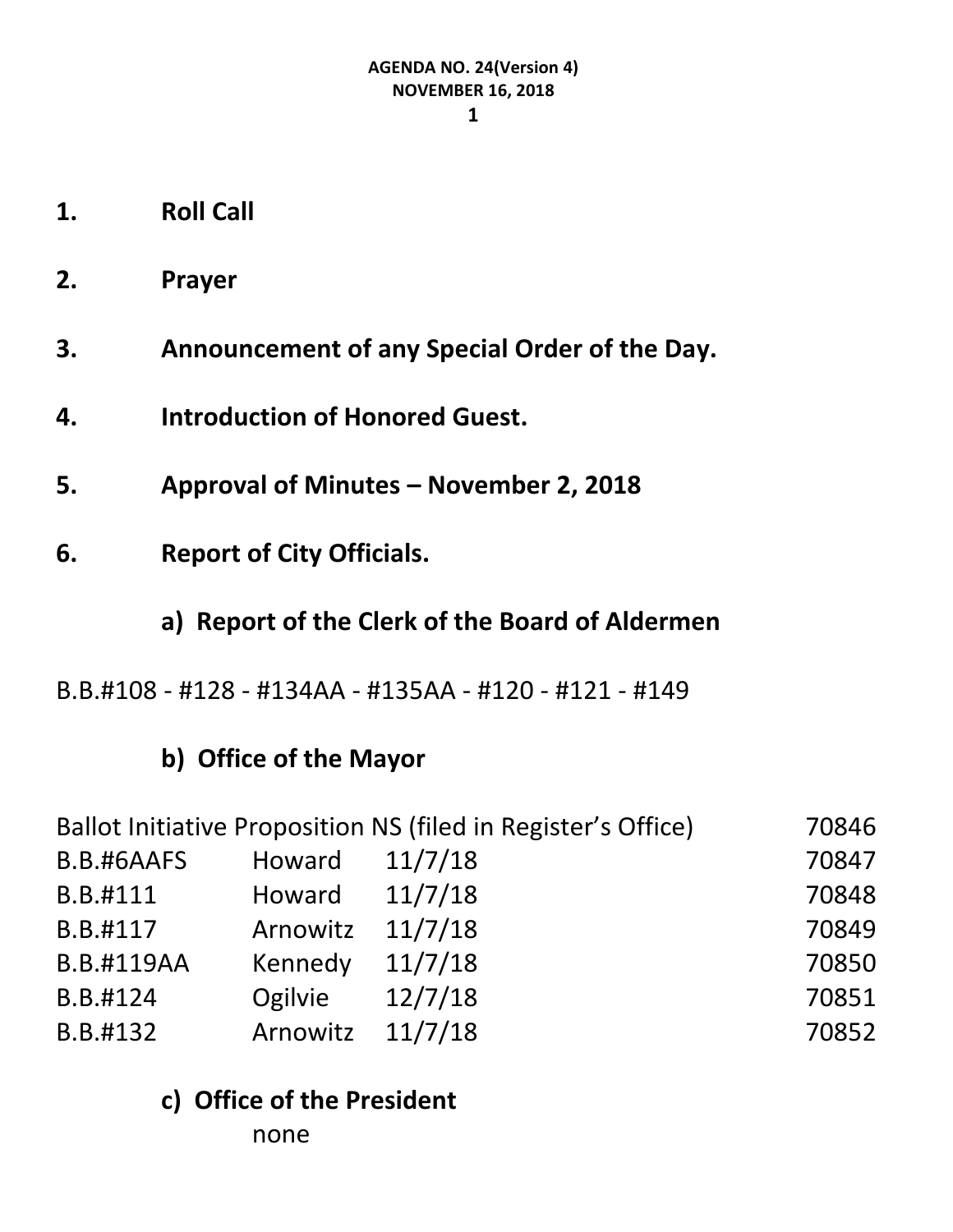# **7. Petitions and Communications.** none

## **8. Board Bills for Perfection – Informal Calendar.**

- TC B.B.#104 -Davis -An ordinance enlarging the boundaries of the Port Authority of the City Port District, subject to the approval of the Missouri Highways and Transportation Commission, and authorizing certain actions in connection therewith.
- LEG B.B.#146CSAA Coatar An ordinance repealing the first paragraph of Section 2, of Ordinance No. 66193, approved March 10, 2004, codified as Section 2.08.330 of the City Revised Code of Ordinances, pertaining to the nominating process for a nonpartisan candidate, and in lieu thereof inserting a new first paragraph in Section 2, changing said process so that nonpartisan candidates may be nominated by a petition signed by registered voters, rather than a certificate signed by registered electors; and containing an emergency clause.
- LEG B.B.#147 Coatar An ordinance revising Section 1,  $(B)(1)$ , of Ordinance No. 59982, approved July 31st, 1986, codified as Section 2.08.400(B)(1), of the City Revised Code of Ordinances, pertaining to the last date on which a candidate may withdraw from a primary election from forty (40) days prior to the date of the primary election to fifty (50) days prior to the date of the primary election; and containing an emergency clause.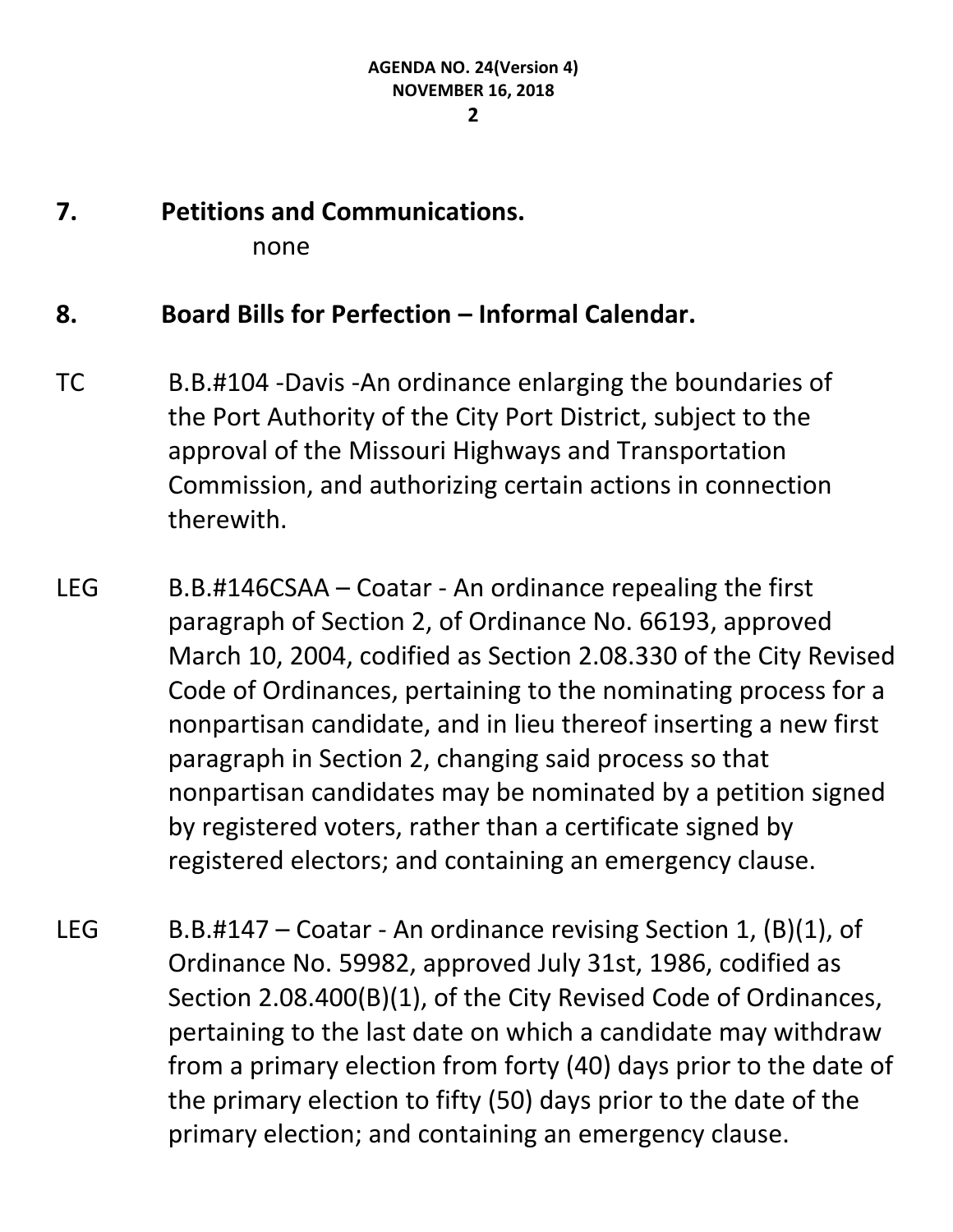## **9. Board Bills for Third Reading - Informal Calendar.**

- LEG B.B.#25AA Muhammad/Kennedy/Moore/Bosley An ordinance submitting to the qualified voters of the City a proposed amendment to the Charter to maintain the Board of Aldermen as body of twenty-eight Aldermen representing twenty-eight wards, and preventing its reduction beginning December 31, 2021, to a body of fourteen Aldermen representing fourteen wards; and containing an emergency clause.
- **10. Resolutions – Informal Calendar.** none
- **11. First Reading of Board Bills.**
- B.B.#161 Ingrassia An ordinance pertaining to Special Use Districts; establishing The Lafayette Square Area Special Use District and containing an emergency clause.
- B.B.#162 Rice An ordinance approving a Redevelopment Plan for 4102 Shaw Blvd.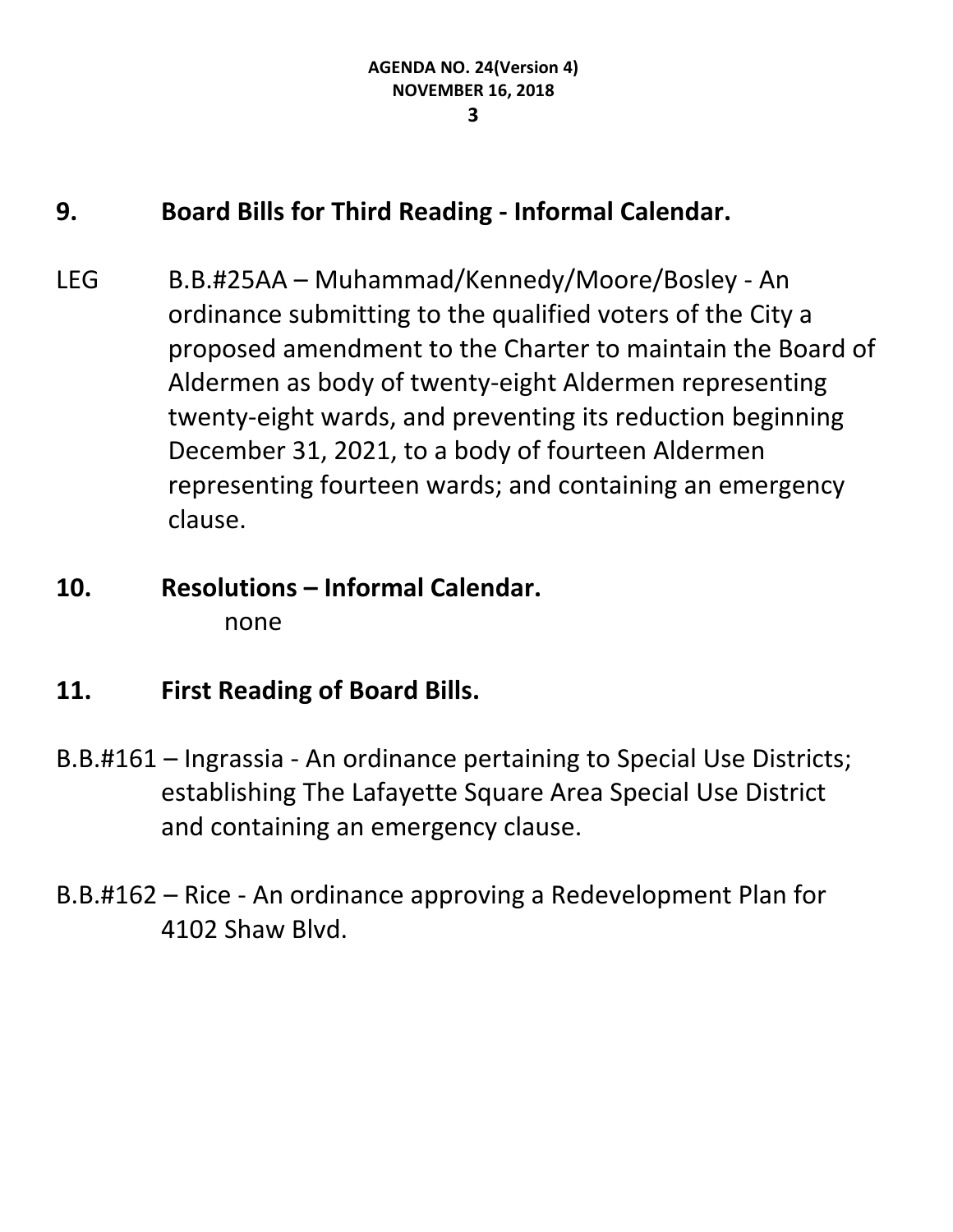# **11. First Reading of Board Bills – (cont.)**

B.B.#163 – Howard - An Ordinance amending Ordinance 66384, approved July 31, 2004, as follows: Section 1 of Ordinance 66384 is amended by adding a new subsection, subsection 10.04.145, to be titled Animals Putting Persons in Fear; and Section 1, subsection 10.04.170, of Ordinance 66384 is repealed, and in enacted in lieu thereof shall be a new subsection 10.04.170, to be titled Adoption of Strays; and Section 1, subsection 10.04.270, of Ordinance 66384 is repealed, and enacted in lieu thereof shall be a new subsection 10.04.27, to be titled Dangerous Dogs; and Section 1, subsection 10.04.285, of Ordinance 66384, is repealed and enacted in lieu thereof there shall be a new subsection 10.04.285, to be titled, Tethering, confinement and treatment of dogs and cats on owner/guardian's property; and Section 1 of Ordinance 66384 is amended by the addition of a new subsection, subsection 10.04.115, to be titled, Relinquishment of owned dogs and cats to the animal regulation center; and Section 1, subsection 10.04.165 of Ordinance 66384 is repealed and enacted in lieu thereof a new subsection 10.04.165, to be titled, Neuter Assistance and Education Fund; and Section 1 of Ordinance 66384 is amended by the addition of a new subsection, subsection 10.04.360, to be titled, Interfering with a Health Officer or Agent; and containing an emergency clause.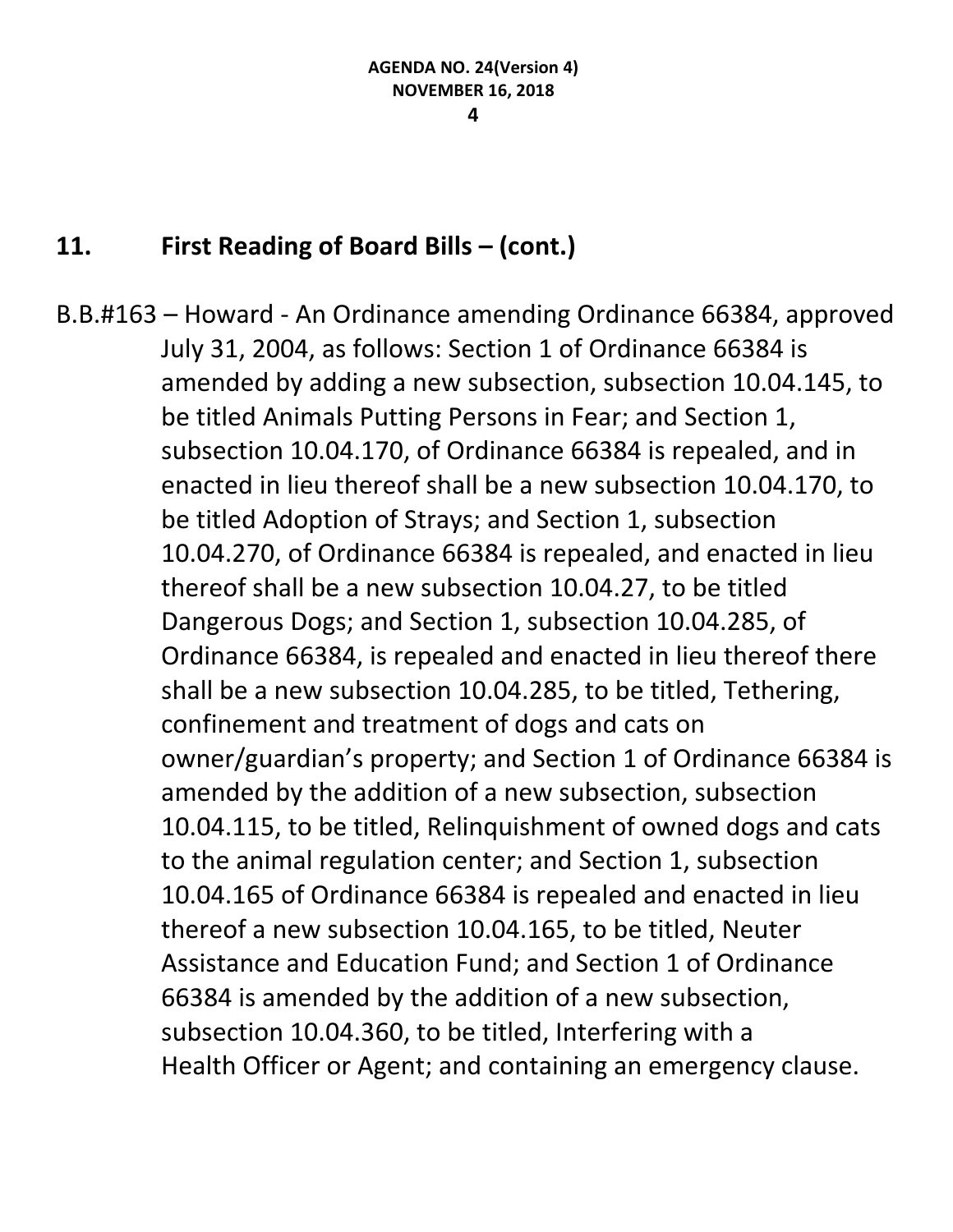## **11. First Reading of Board Bills – (cont.)**

- B.B.#164 J. Boyd An Ordinance amending Section 2 of Ordinance 68604, approved March 16, 2010, and codified in Title 20.12 of the Revised Code, by adding a new subsection to Section 2, Section 20.12.025, to Ordinance 68604, to be titled "Naming and Re-naming of Streets in Public Parks".
- B.B.#165 Davis Pursuant to Ordinance 68937, an ordinance authorizing the honorary street name Cedric The Entertainer Way, which shall begin at the intersection of Olive Street and North Vandeventer and run east on Olive Street to the intersection of Olive Street and North Spring Avenue.
- B.B.#166 Roddy An ordinance determining that the Tax Increment Financing Plans listed in Exhibit "A" are making satisfactory progress under the proposed time schedule for completion of projects therein. WHEREAS, the Tax Increment Financing plans and projects listed in Exhibit "A" were approved by the Board of the Alderman.
- B.B.#167 Arnowitz Pursuant to Ordinance 68937, an ordinance authorizing the honorary street name Estella M. Daly Way, which shall begin at the intersection of Morgan Ford Road and and Upton Court and run east on the 4100 Block of Upton Court to its end.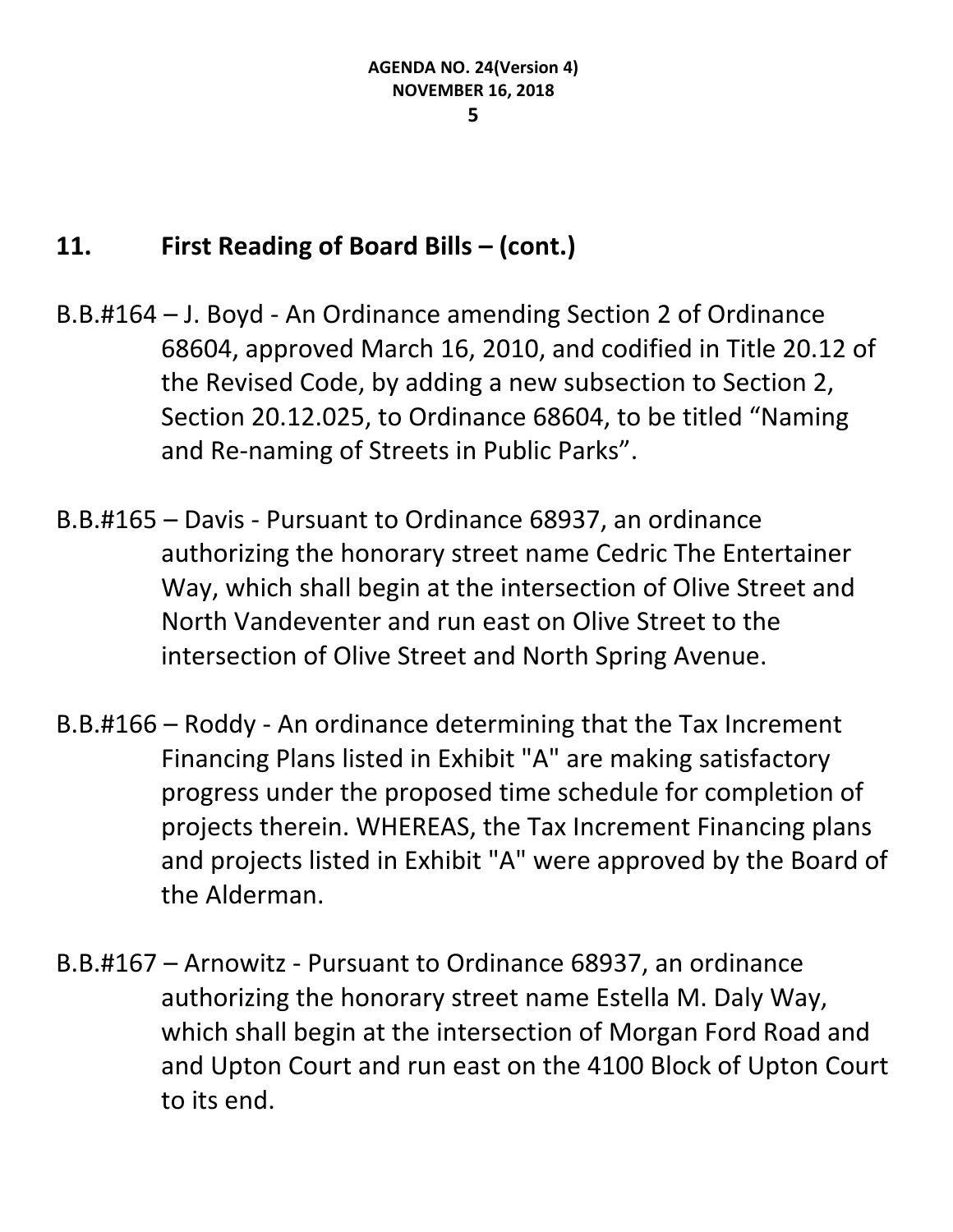## **11. First Reading of Board Bills – (cont.)**

- B.B.#168 Spencer An ordinance approving a Redevelopment plan for 3555-59 California.
- B.B.#169 Arnowitz An ordinance authorizing and directing the Director of the City Department of Health to enter into and execute an Opioid Crisis Response Services Contract with the Missouri Department of Health and Senior Services in order to help to fund some personnel costs, auto travel reimbursement and equipment/supplies for a Crisis Resource Response Team, upon approval of the Board of Estimate and Apportionment; and containing an emergency clause.

# **12. Reference to Committee of Board Bills**

# **13. Second Reading and Report of Standing Committees** none

# **14. Report of Special Committees** none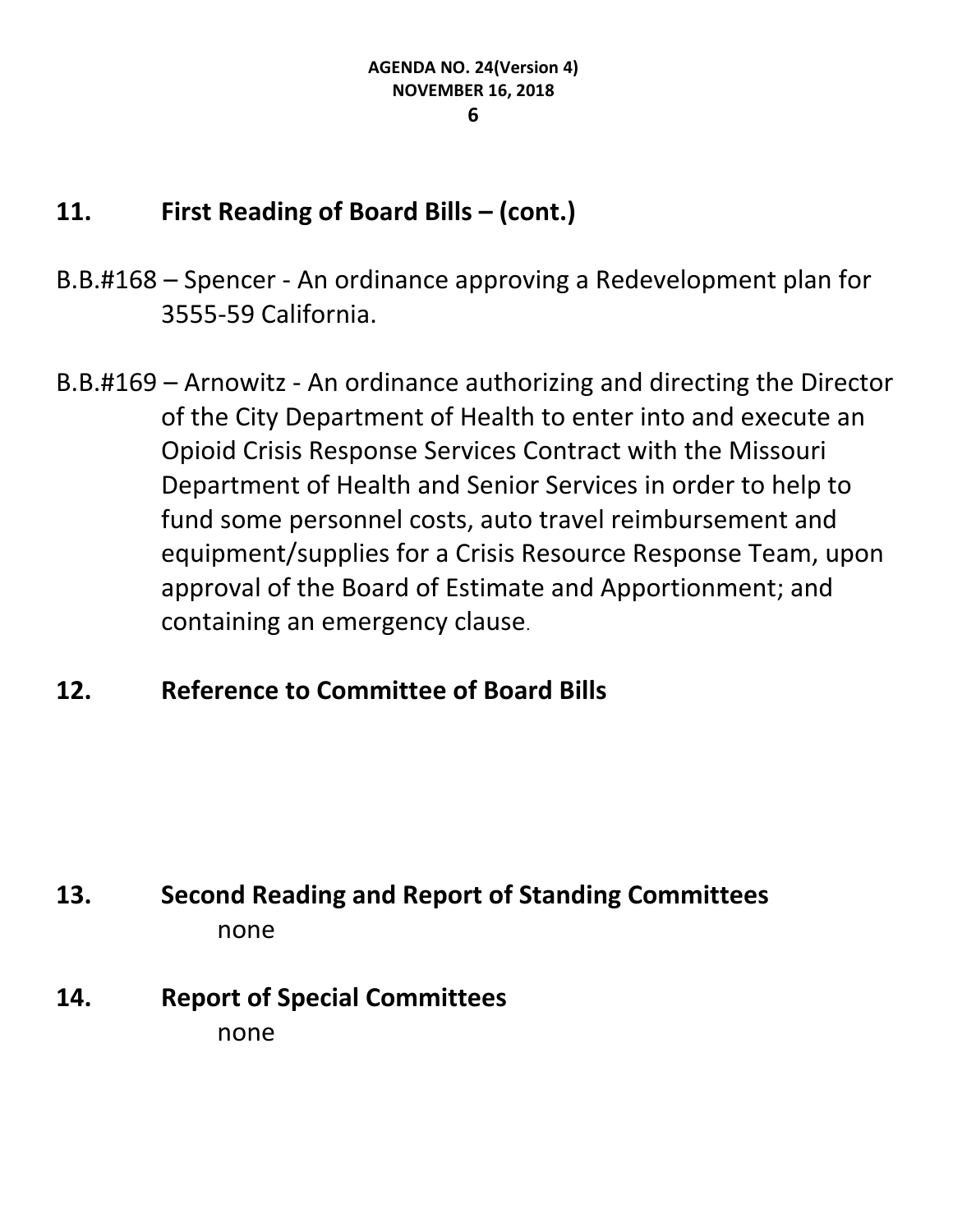# **15. Perfection Consent Calendar.**

- STR B.B#150-Ingrassia An ordinance recommended by the Board of Public Service to conditionally vacate above surface, surface and sub-surface rights for vehicle, equestrian and pedestrian travel in the north/south alley, the remaining portion of the east/west alley and the north/south alley in City Block 2273 as bounded by Union Pacific Railroad, 21st, Gratiot and 22nd, and a portion of Gratiot beginning east of 22nd and extending eastwardly to a portion of Gratiot previously vacated by Ordinance 65340.
- STR B.B.#152- Davis Pursuant to Ordinance 68937, an ordinance authorizing the honorary street name Rev. Dr. W.H. Goatley Jr., which shall begin at the intersection of North Leffingwell and Franklin and run west on Franklin to the intersection of T.E. Huntley and Franklin.
- HUDZ B.B.#129 Williamson An Ordinance recommended by the Planning Commission, to change the zoning of property as indicated on the District Map, from "D" Multiple-Family Dwelling District and "H" Area Commercial District to the "H" Area Commercial District for the portion of the parcel known as Lot A on the attached Exhibit A and to the "D" Multiple-Family Dwelling District for the portion of the parcel known as Lot B, in City Block 5520 (401-33 Debaliviere); and containing an emergency clause.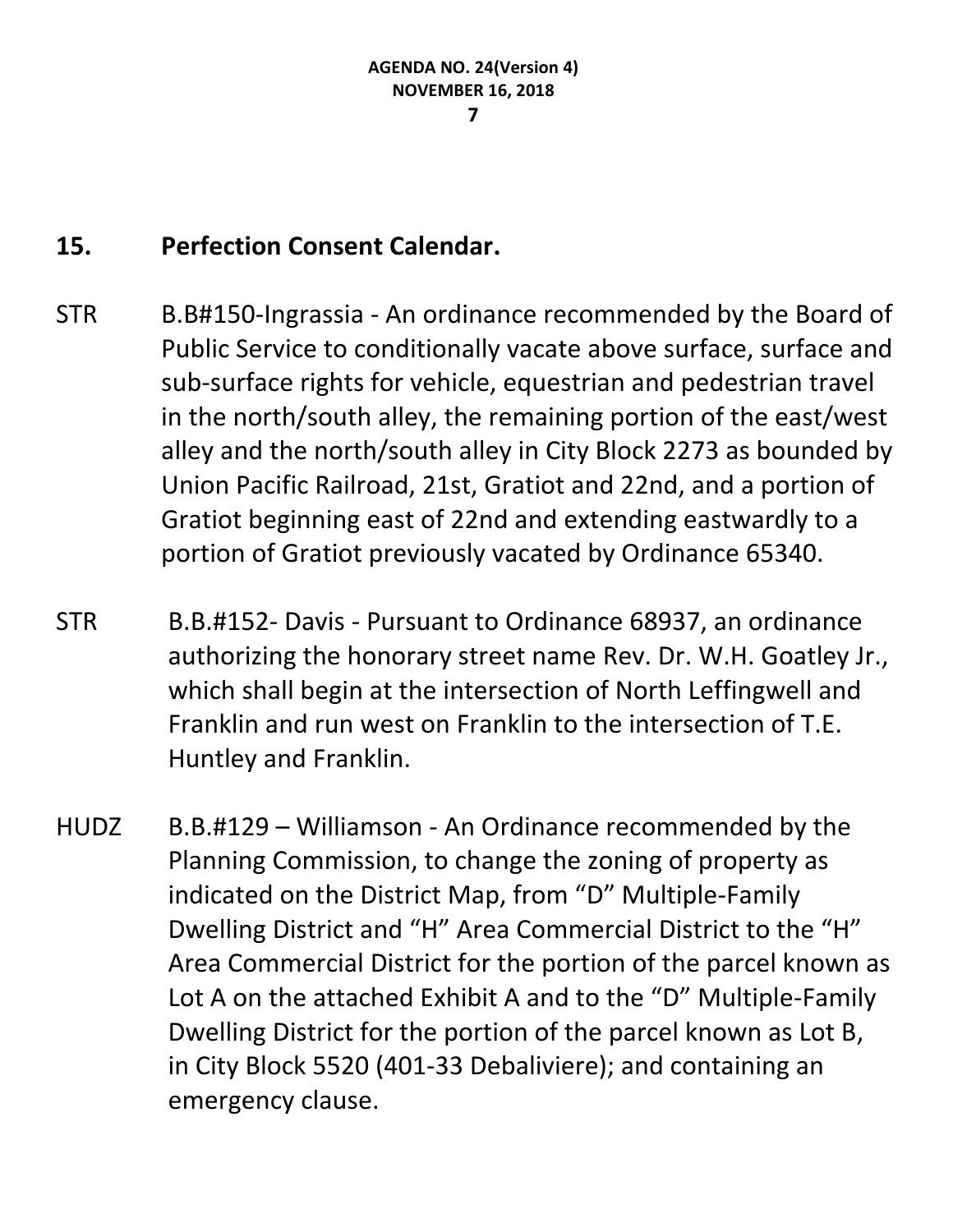# **16. Board Bills for Perfection**

none

## **17. Third Reading Consent Calendar**

- STR B.B.# 141 Green- An ordinance pertaining to commercial semi-trailer trucks, also known as a semis, or tractor-trailers; prohibiting such traffic along Utah from the west boundary of Grand to the east boundary of Morgan Ford Road, exempting from said prohibition emergency vehicles, including privately owned tow trucks when providing emergency service to noncommercial vehicles, vehicles making deliveries to nearby addresses, and vehicles with a Gross Vehicle Weight (GVW) of less than 26,000 pounds, and containing an emergency clause.
- STR B.B.#151- Bosley An ordinance recommended by the Board of Public Service to conditionally vacate above surface, surface and sub-surface rights for vehicle, equestrian and pedestrian travel in the east-west alley beginning at Salisbury and extending southeastwardly to the 20 foot wide north-south alley in City Block 1174 as bounded by 19th, Mallinckrodt, 20th and Salisbury in the City.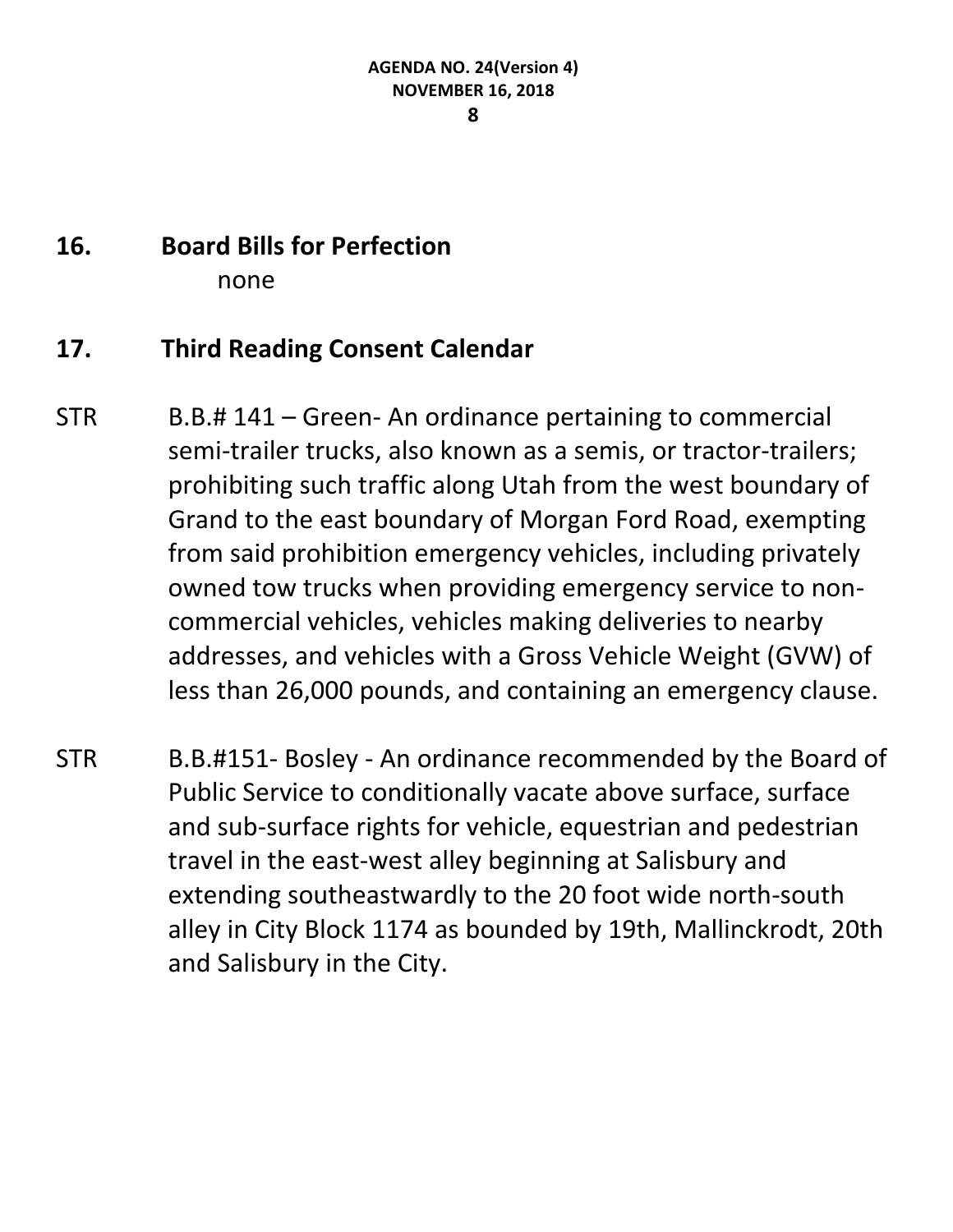# **18. Third Reading/Report of Engrossment and Final Passage**

- HH B.B.#140 Spencer/Guenther/Green/Arnowitz/Navarro/ Ingrassia - An ordinance amending Section 1 of Ordinance No. 62571, pertaining to exemptions from the graduated business license tax, codified as Section 8.07.020 of the Revised Code of the City by adding a new Subsection 5, to Section 1 of Ordinance No. 62571, creating an exemption from the graduated business license for local farmers selling their agricultural products and products produced therefrom directly to consumers solely at farmers' markets; and containing an emergency clause.
- LEG B.B.#144 Coatar An ordinance amending Section 2, of Ordinance No. 58267, approved March 19, 1981 and codified as Section 2.08.060 of the Revised Code of Ordinances of the City pertaining to candidate payments to the political party upon whose ticket he or she proposes to run as a candidate and seeks nomination, one percent of the annual salary of the office for which he or she is a candidate, to permit a candidate to submit said payment to the Board of Election Commissioners at the time the candidate files his or her declaration of candidacy; and containing an emergency clause.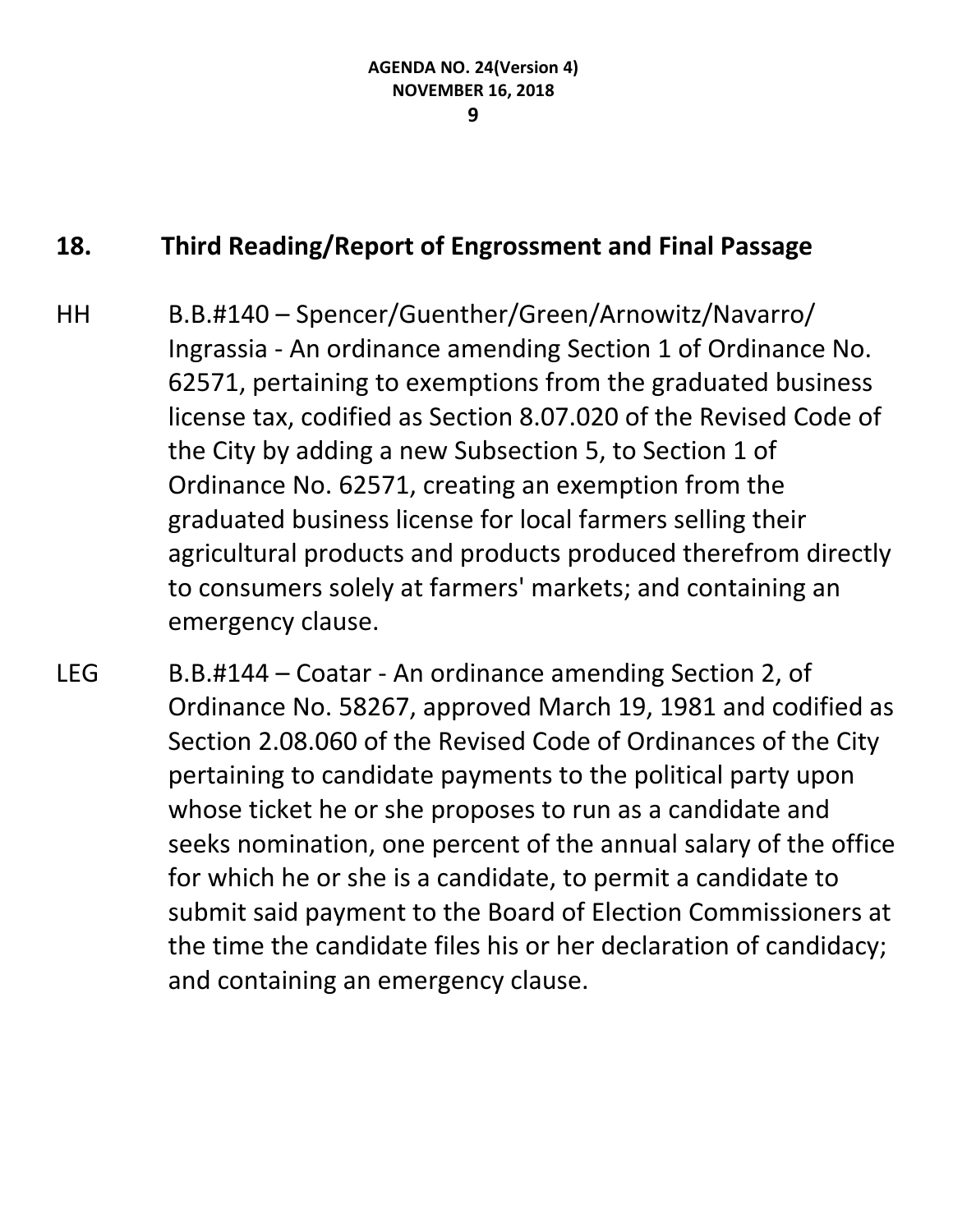# **18. Third Reading/Report of Engrossment – (cont.)**

- LEG B.B.#145 Coatar An ordinance revising Section 2.08.120, of the City Revised Code of Ordinances, pertaining to the Board of Election Commissioners preparing sample ballots, so as to provide for the placement of candidates on said ballots in the order in which they are to appear on the official ballot rather than alphabetically as is currently provided; and containing an emergency clause.
- HUDZ B.B.#122 Roddy An ordinance recommended by the Board Of Estimate and Apportionment, authorizing the Mayor of the City, to submit a 2019 Annual Action Plan to the United States Department of Housing and Urban Development as required To apply for funding under the Federal Community Development Block Grant, HOME Investment Partnership, Emergency Solutions Grant and Housing Opportunities for Persons with AIDS Entitlement Programs.
- **19. Report of the Enrollment Committee.**

B.B.#140 - #144 - #145 - #141 - #151 - #122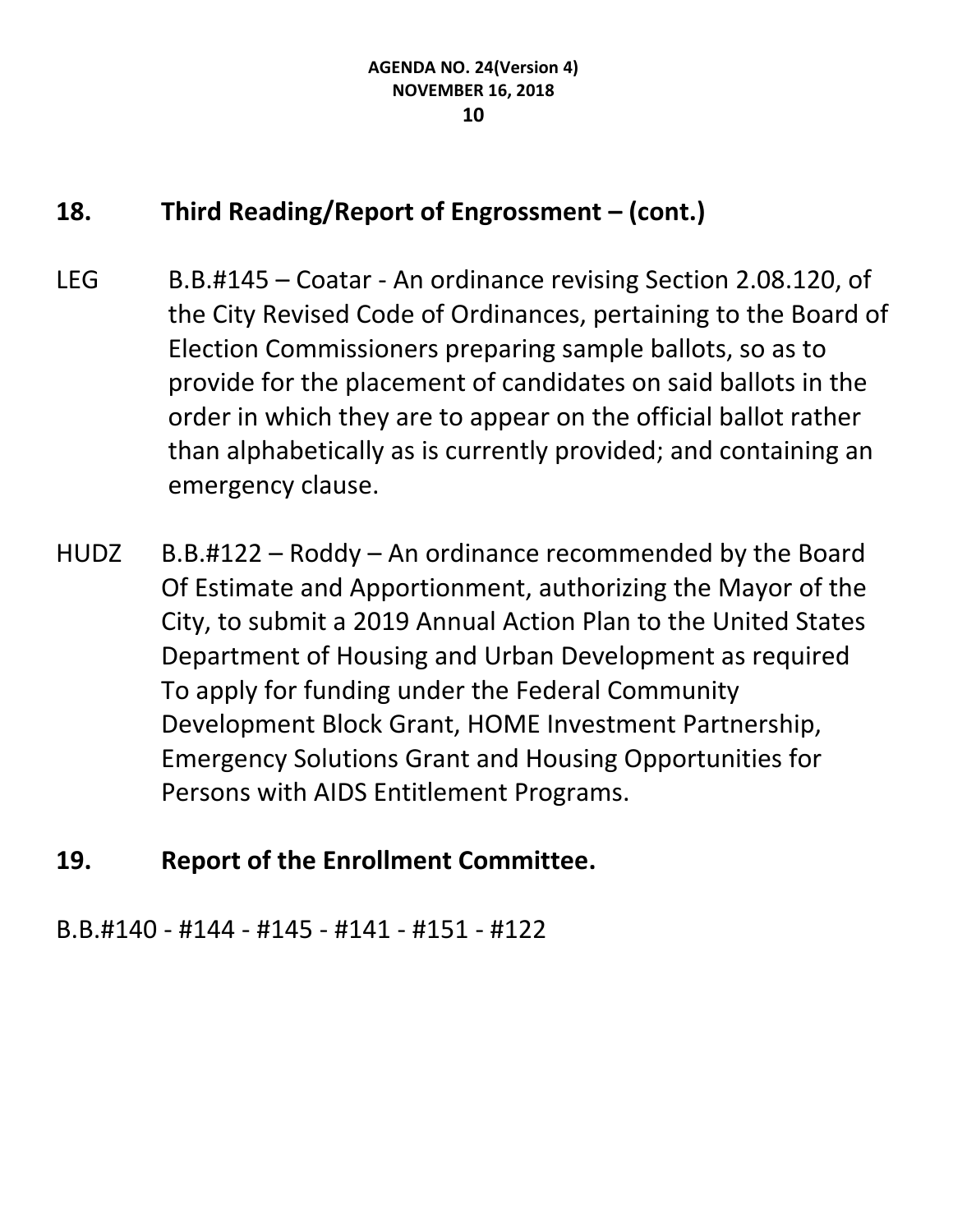# **20. Courtesy Resolutions Consent Calendar**

- Res.#179 Muhammad The Board of Aldermen congratulate Greater Progressive Missionary Baptist Church.
- Res.#181 Bosley/Roddy/Pres. Reed The Board of Aldermen celebrate the 20th anniversary of the YES program and recognize the teachers, students, and administrators for their contributions to the city's youth.
- Res.#182 Kennedy The Board of Alderman join with Bishop Nelson Watts Jr. and El Bethel Church of God in Christ to celebrate 14 years as Pastor and to recognize Bishop Watts Jr. for his many contributions to the City.
- Res.#183 Davis The Board of Aldermen congratulates Cedric The Entertainer on his many achievements.
- Res.#185 Oldenburg Equitable Infrastructure Growth Program.

## **21. First Reading of Resolutions.**

Res.#180 – Pres. Reed/Middlebrook/Coatar/Oldenburg/Roddy/J. Boyd/ Vaccaro/Vollmer/Davis/P. Boyd/Muhammad – The Board of Aldermen strongly support the efforts By the Ownership Group to secure an MLS team for the City.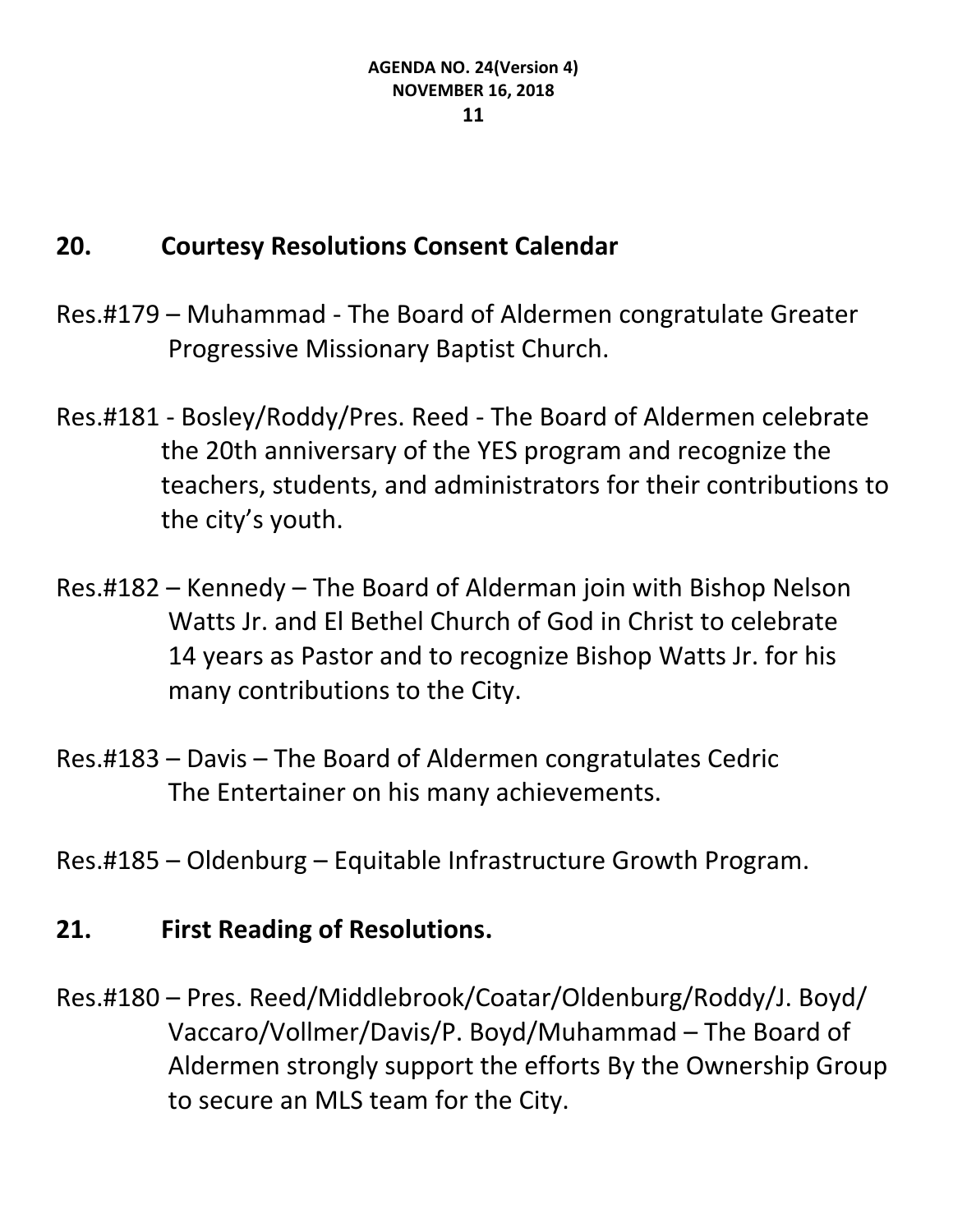# **21. First Reading of Resolutions – (cont.)**

- Res.#184 Ingrassia The Board of Aldermen expresses its support of the Ownership Group's application to secure a Major League Soccer team for the City of St. Louis.
- **22. Second Reading Resolutions, Committee Reports & Adoptions.** none
- **23. Miscellaneous and Unfinished Business.** none

## **24. Announcements**

FOLLOWING THE FULL BOARD MEETING – THE BOARD OF ALDERMEN MEETING SHALL BE CLOSED TO THE PUBLIC UNDER THE PROVISIONS OF SECTION 610.021 (3) IN ORDER TO PERMIT THE MEMBERS OF THE COMMITTEE TO DISCUSS MATTERS RELATED TO THE HIRING, FIRING DISCIPLINING OR PROMOTING OF EMPLOYEES OF THE BOARD OF ALDERMEN.

# **MONDAY, NOVEMBER 19, 2018**

## **NO MEETINGS**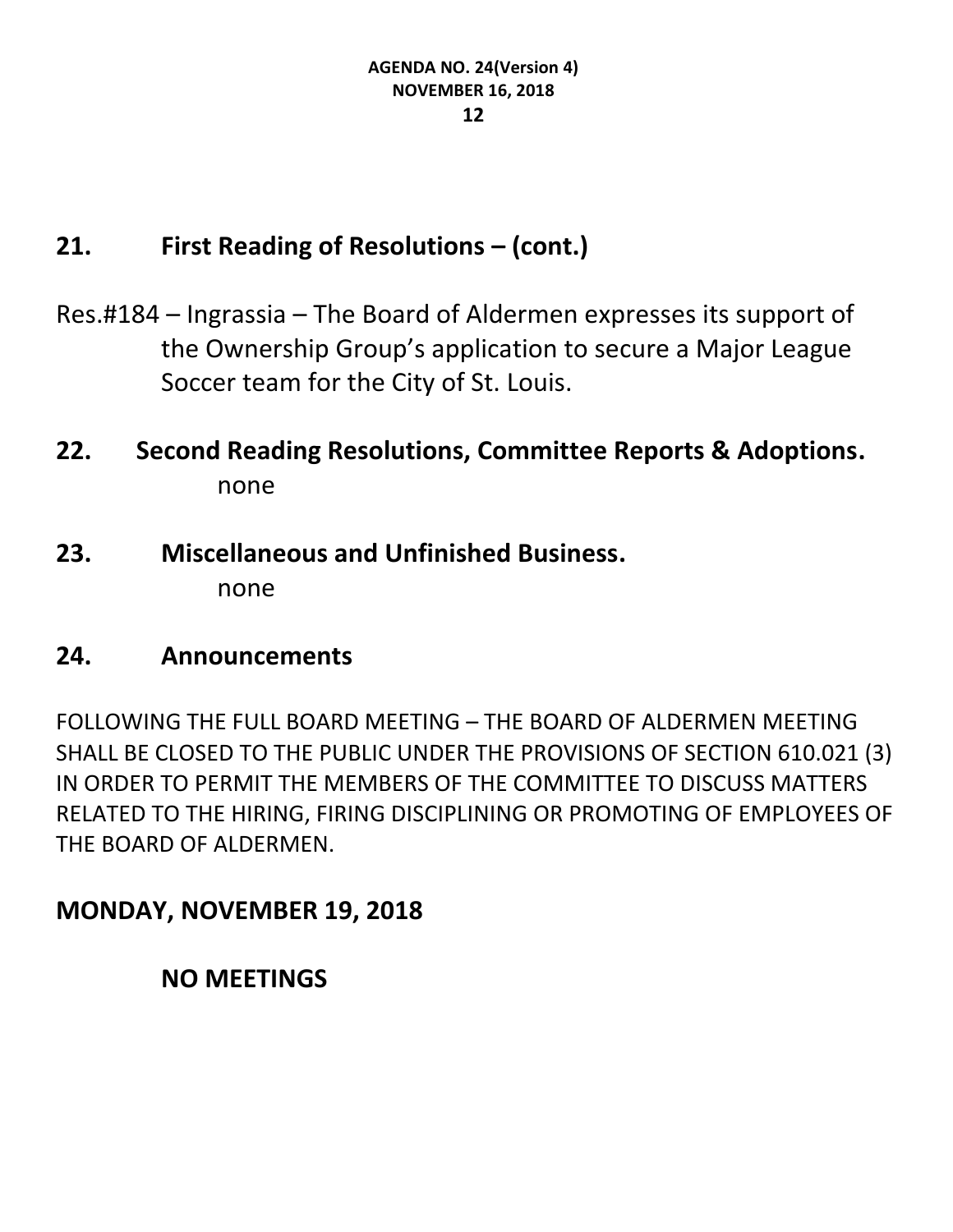## **TUESDAY, NOVEMBER 20, 2018**

## **STREETS, TRAFFIC & REFUSE MEETING – 9:00 A.M. LEISURE ROOM**

- B.B.#159 Williamson Pursuant to Ordinance 68937, an ordinance authorizing the honorary street name Von Verson Avenue which shall begin at the intersection of Hamilton and Enright and run east on Enright to the intersection of Goodfellow Boulevard and Enright.
- B.B.#160 Roddy Pursuant to Ordinance 68937, an ordinance authorizing the honorary street name Bob Gibson Way, which shall begin at the intersection of Gibson and South Kingshighway and run east on Gibson to the intersection of Gibson and Kentucky.

#### **WEDNESDAY, NOVEMBER 21, 2018**

**NO MEETINGS**

**THURSDAY, NOVEMBER 22, 2018**

## **HAPPY THANKSGIVING – OFFICE CLOSED**

**FRIDAY, NOVEMBER 23, 2018**

**OFFICE CLOSED – HOLIDAY**